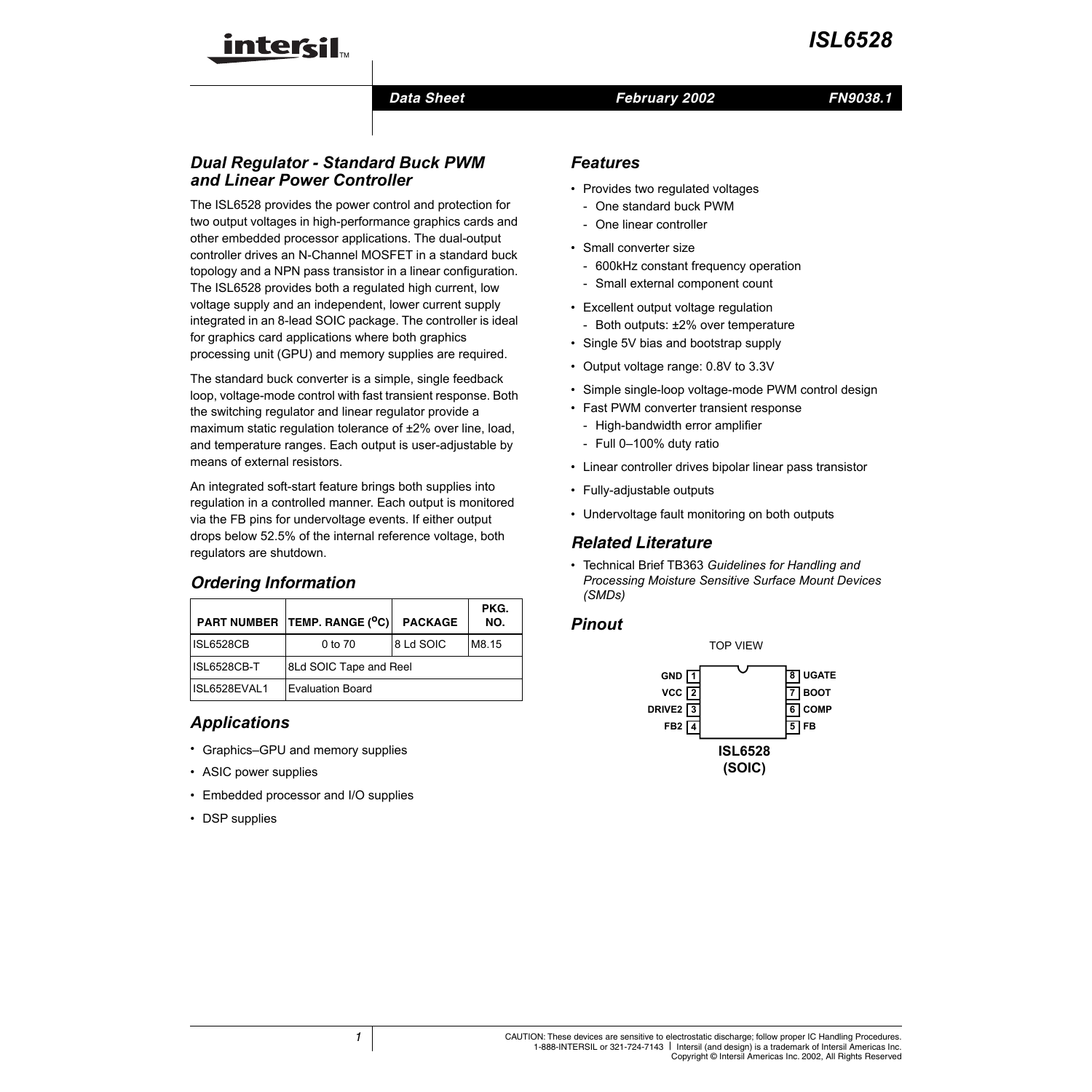# *Block Diagram*

*2*

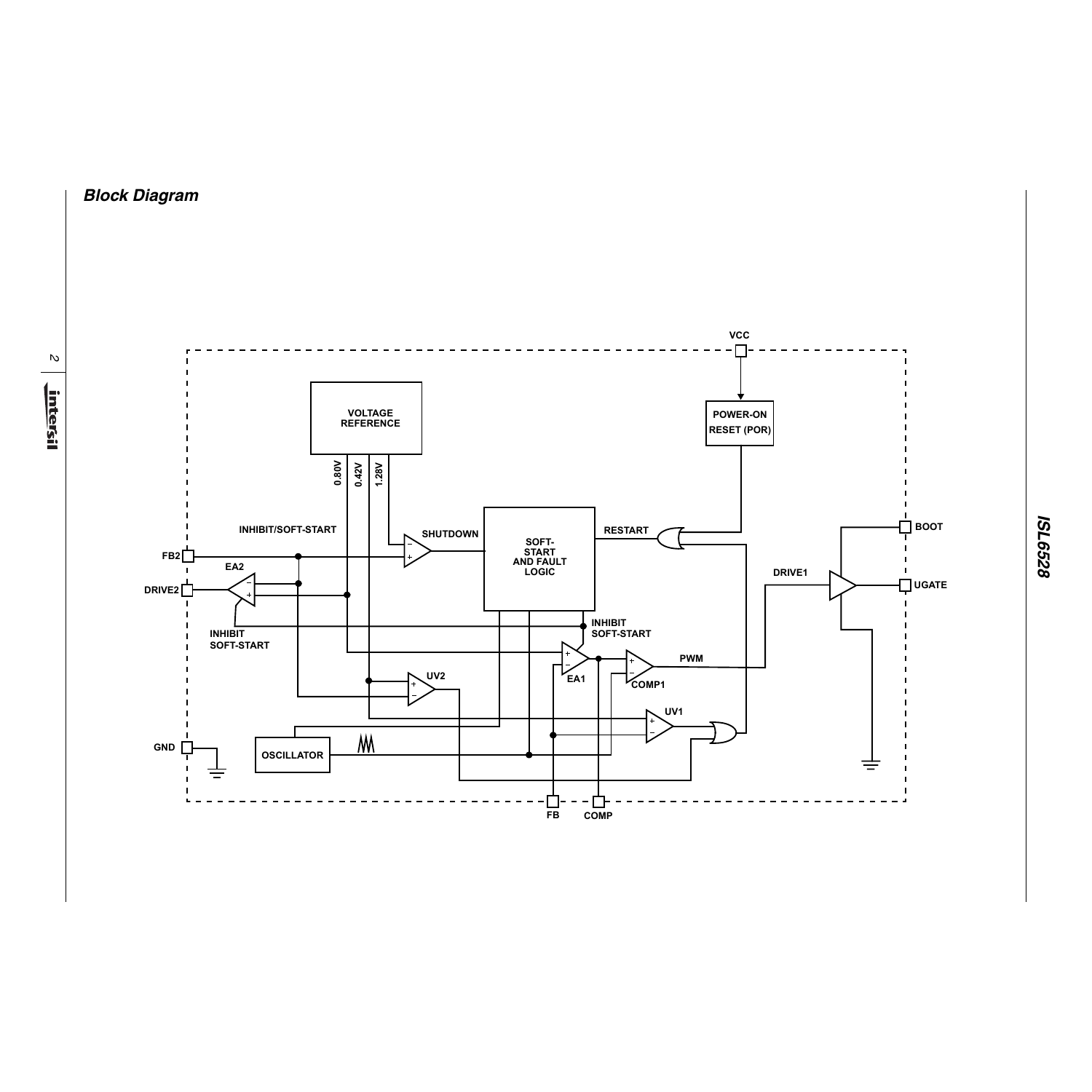*Simplified Power System Diagram*



# *Typical Application*

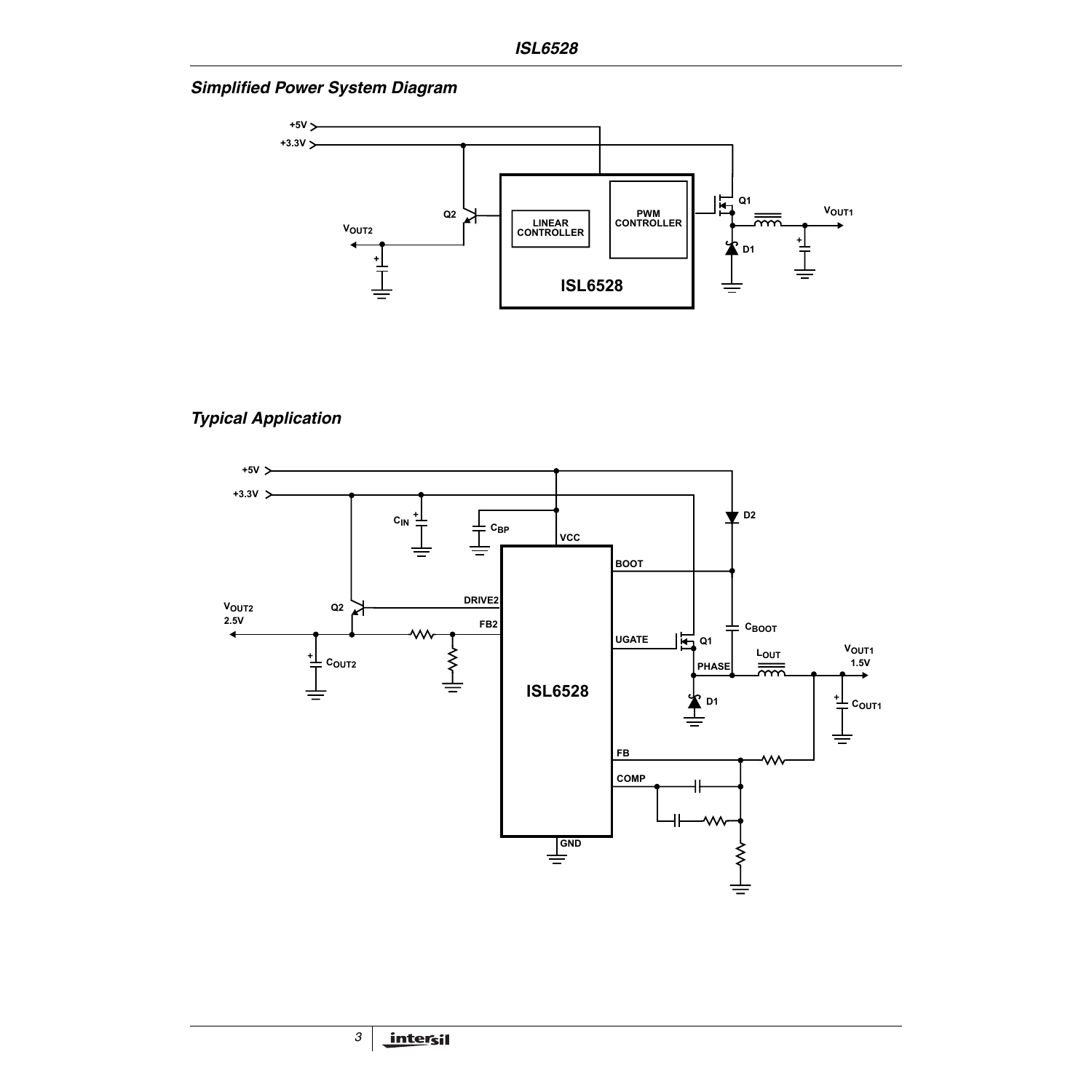### Absolute Maximum Ratings **Thermal Information**

### **Operating Conditions**

| Supply Voltage to drain of upper MOSFET 43.3V ±10% |  |
|----------------------------------------------------|--|
|                                                    |  |
| Junction Temperature Range 0°C to 125°C            |  |

| Thermal Resistance (Typical, Note 1)                                       | $\theta$ <sub>JA</sub> ( <sup>o</sup> C/W) |
|----------------------------------------------------------------------------|--------------------------------------------|
|                                                                            | 110                                        |
| Maximum Junction Temperature (Plastic Package)  150 <sup>0</sup> C         |                                            |
| Maximum Storage Temperature Range. 65 <sup>o</sup> C to 150 <sup>o</sup> C |                                            |
| Maximum Lead Temperature (Soldering 10s) 300°C                             |                                            |
| (SOIC - Lead Tips Only)                                                    |                                            |

*CAUTION: Stresses above those listed in "Absolute Maximum Ratings" may cause permanent damage to the device. This is a stress only rating and operation of the device at these or any other conditions above those indicated in the operational sections of this specification is not implied.*

#### NOTE:

<span id="page-3-0"></span>1.  $\theta_{JA}$  is measured with the component mounted on a high effective thermal conductivity test board in free air. See Tech Brief TB379 for details.

Electrical Specifications Recommended Operating Conditions, Unless Otherwise Noted. Refer to Block and Simplified Power System Diagrams, and Typical Application Schematic

| <b>PARAMETER</b>                                         | <b>SYMBOL</b>         | <b>TEST CONDITIONS</b>          | <b>MIN</b>               | <b>TYP</b>               | <b>MAX</b>               | <b>UNITS</b>  |
|----------------------------------------------------------|-----------------------|---------------------------------|--------------------------|--------------------------|--------------------------|---------------|
| <b>VCC SUPPLY CURRENT</b>                                |                       |                                 |                          |                          |                          |               |
| Nominal Supply Current                                   | $I_{\rm CC}$          | UGATE and DRIVE2 Open           | $\overline{2}$           | 3.7                      | 6.5                      | mA            |
| <b>POWER-ON RESET</b>                                    |                       |                                 |                          |                          |                          |               |
| Rising VCC Threshold                                     |                       |                                 | 4.25                     | 4.4                      | 4.50                     | $\vee$        |
| Falling VCC Threshold                                    |                       |                                 | 3.75                     | 3.8                      | 4.00                     | $\vee$        |
| <b>OSCILLATOR AND SOFT-START</b>                         |                       |                                 |                          |                          |                          |               |
| Free Running Frequency                                   | Fosc                  |                                 | 550                      | 600                      | 650                      | kHz           |
| Ramp Amplitude                                           | $\Delta V_{\rm{OSC}}$ |                                 | $\overline{\phantom{0}}$ | 1.5                      | $\overline{\phantom{a}}$ | $V_{P-P}$     |
| Soft-Start Interval                                      | $T_{SS}$              |                                 | 3.10                     | 3.42                     | 3.75                     | ms            |
| <b>REFERENCE VOLTAGE</b>                                 |                       |                                 |                          |                          |                          |               |
| Reference Voltage                                        | $V_{REF}$             |                                 | .784                     | 0.800                    | .816                     | $\vee$        |
| <b>System Accuracy</b>                                   |                       |                                 | $-2.00$                  | $\overline{a}$           | $+2.00$                  | $\%$          |
| PWM CONTROLLER ERROR AMPLIFIER                           |                       |                                 |                          |                          |                          |               |
| DC Gain                                                  |                       |                                 | $\overline{\phantom{a}}$ | 80                       | $\overline{\phantom{a}}$ | dB            |
| Gain-Bandwidth Product                                   | <b>GBWP</b>           |                                 | 15                       | $\overline{\phantom{m}}$ | $\overline{\phantom{a}}$ | <b>MHz</b>    |
| Slew Rate                                                | <b>SR</b>             |                                 | $\overline{a}$           | 6                        |                          | $V/\mu s$     |
| Undervoltage Level (V <sub>FB</sub> /V <sub>REF</sub> )  | <b>V<sub>UV</sub></b> |                                 | 48.13                    | 52.5                     | 56.88                    | $\frac{0}{0}$ |
| <b>PWM CONTROLLER GATE DRIVER</b>                        |                       |                                 |                          |                          |                          |               |
| <b>UGATE Source Impedance</b>                            | RUGATE                | $VCC = 5V$ , $V_{UGATE} = 2.5V$ | $\overline{\phantom{a}}$ | 2.75                     | 5.0                      | Ω             |
| <b>UGATE Sink Impedance</b>                              | RUGATE                | $V_{UGATE-PHASE}$ = 2.5V        | $\overline{\phantom{a}}$ | 3.0                      | 5.0                      | $\Omega$      |
| <b>LINEAR REGULATOR ERROR AMPLIFIER</b>                  |                       |                                 |                          |                          |                          |               |
| <b>Output Drive Current</b>                              |                       | VCC > 4.5V                      | 100                      | 120                      | $\overline{\phantom{a}}$ | mA            |
| Overvoltage Level (VFB2/VREF)                            | $V_{OV}$              |                                 | 150.0                    | 160.0                    | 175.0                    | $\frac{0}{0}$ |
| Undervoltage Level (V <sub>FB2</sub> /V <sub>REF</sub> ) | <b>V<sub>UV</sub></b> |                                 | 48.13                    | 52.5                     | 56.88                    | $\%$          |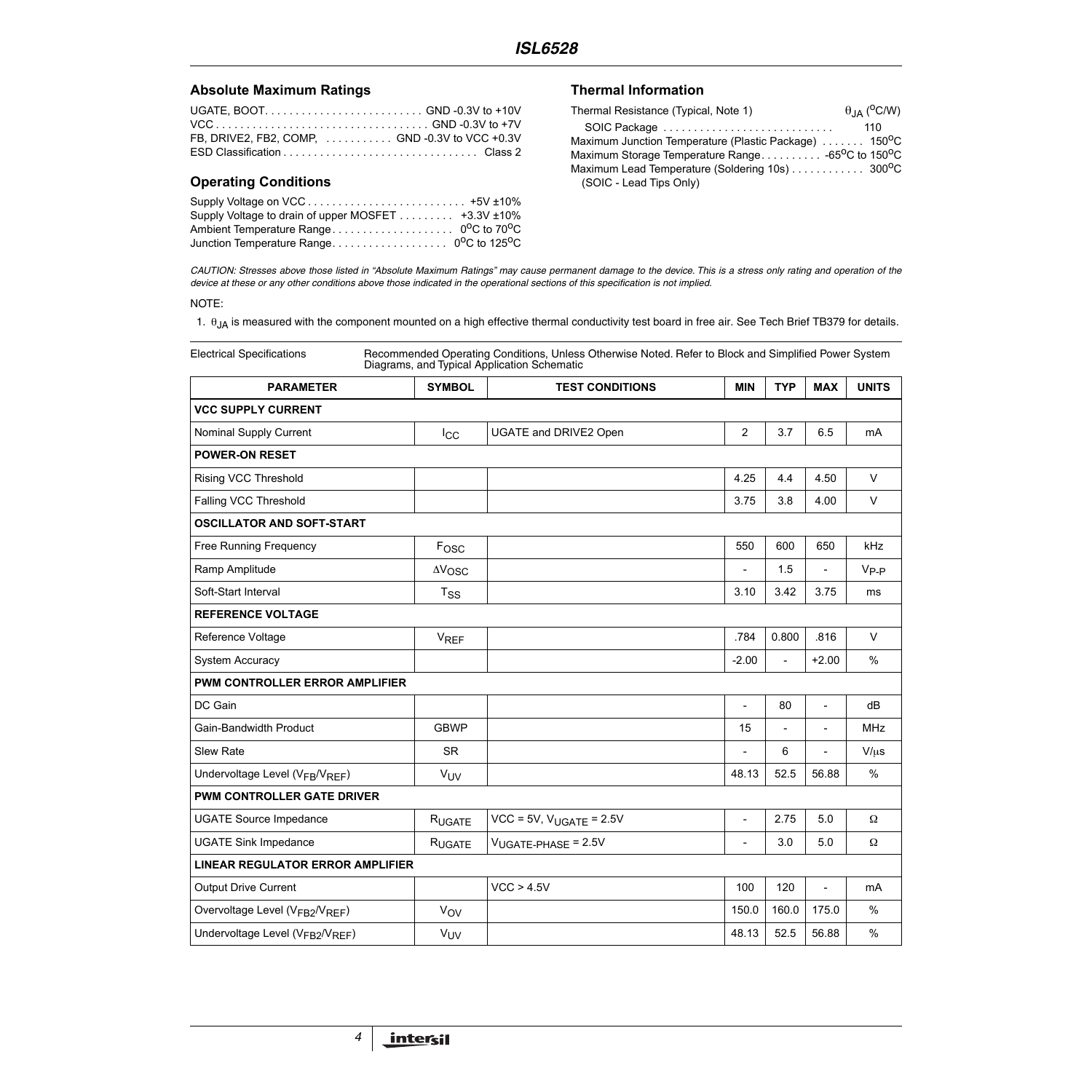# *Functional Pin Descriptions*



# *GND (Pin 1)*

Signal ground for the IC. All voltage levels are measured with respect to this pin. Place via close to pin to minimize impedance path to ground plane.

# *VCC (Pin 2)*

Provide a well decoupled 5V bias supply for the IC to this pin. The voltage at this pin is monitored for Power-On Reset (POR) purposes.

# *DRIVE2 (Pin 3)*

Connect this pin to the base terminal of an external bipolar NPN transistor. This pin provides the base current drive for the linear regulator pass transistor.

# *FB2 (Pin 4)*

Connect the output of the linear regulator to this pin through a properly sized resistor divider. The voltage at this pin is regulated to 0.8V. This pin is also monitored for undervoltage events.

Pulling and holding FB2 above 1.25V shuts down both regulators. Releasing FB2 initiates soft-start on both regulators.

# *FB (Pin 5) and COMP (Pin 6)*

FB and COMP are the available external pins of the error amplifier. The FB pin is the inverting input of the error amplifier and the COMP pin is the error amplifier output. These pins are used to compensate the voltage-mode control feedback loop of the standard buck converter.

# *BOOT (Pin 7)*

Connect a suitable capacitor (0.47µF recommended) from this pin to the source terminal of the upper MOSFET (PHASE node). This bootstrap capacitor supplies the UGATE driver the energy necessary to turn and hold the upper MOSFET on. *The absolute maximum voltage on BOOT must be kept below 10V*. This can be met with a 5V VCC and 3.3V drain supply to the upper MOSFET.

# *UGATE (Pin 8)*

Connect UGATE to the upper MOSFET gate. This pin provides the gate drive for the MOSFET.

# **Description**

### *Operation Overview*

The ISL6528 monitors and precisely controls two output voltage levels. Refer to the *Block Diagram, Simplified Power System Diagram*, and *Typical Application Schematic* on pp. 2–3. The controller is intended for use in graphics card or embedded processor applications with 3.3V and 5V bias input available. The IC integrates both a standard buck PWM controller and a linear controller. The PWM controller is designed to regulate the high current GPU voltage  $(V<sub>OUT1</sub>)$ . The PWM controller drives a single N-Channel MOSFET (Q1) in a standard buck converter configuration and regulates the output voltage to a level programmed by a resistor divider. The linear controller is designed to regulate the lower current local memory voltage  $(V<sub>OUT2</sub>)$ through an external NPN pass transistor.

### *Initialization*

The ISL6528 automatically initializes upon application of input power. Special sequencing of the input supplies is not necessary. The POR function continually monitors the input bias supply voltage at the VCC pin. The POR function initiates soft-start operation after the 5V bias supply voltage exceeds its POR threshold.

### *Soft-Start*

The POR function initiates the digital soft-start sequence. Both the linear regulator error amplifier and PWM error amplifier reference inputs are forced to track a voltage level proportional to the soft-start voltage. As the soft-start voltage slews up, the PWM comparator regulates the output relative to the tracked soft-start voltage slowly charging the output capacitor(s). Simultaneously, the linear output follows the smooth ramp of the soft-start function into normal regulation.

Figure [1](#page-5-0) shows the soft-start sequence for a typical application. At T0, the +5V VCC bias voltage starts to ramp followed by the 3.3V input supply. Once the voltage on VCC crosses the 4.4V POR threshold at time T1, both outputs begin their soft-start sequence. The triangle waveform from the PWM oscillator is compared to the rising error amplifier output voltage. As the error amplifier voltage increases, the pulse-width on the UGATE pin increases to reach its steady-state duty cycle at time T2. The error amplifier reference of the linear controller also rises relative to the soft-start reference. The resulting soft ramp on DRIVE2 brings  $V<sub>OUT2</sub>$  within regulation limits by time T2.

### *Undervoltage Protection*

The FB and FB2 pins are monitored during converter operation by two separate undervoltage (UV) comparators. If the FB voltage drops below 52.5% of the reference voltage (0.42V), a fault signal is generated. The internal fault logic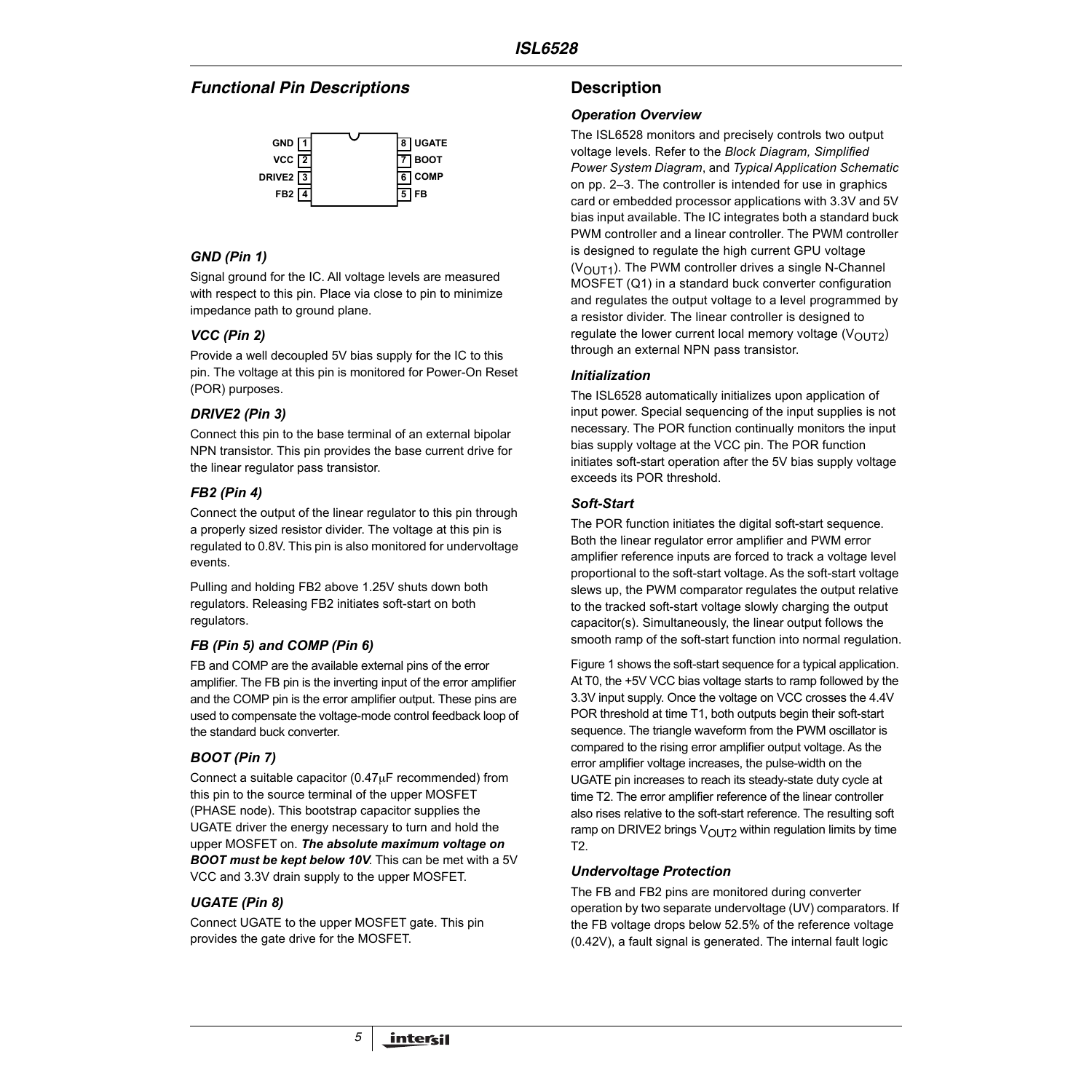

<span id="page-5-0"></span>shuts down both regulators simultaneously when the fault signal triggers a restart.

Figure [2](#page-5-1) illustrates the protection feature responding to an UV event on  $V_{\text{OUT1}}$ . At time T0, VOUT1 has dropped below 52.5% of the nominal output voltage. Both outputs are quickly shut down and the internal soft-start function begins producing soft-start ramps. The delay interval, T0 to T3, seen by the output is equivalent to three soft-start cycles. After a short delay interval of 10.5ms, the fourth internal softstart cycle initiates a normal soft-start ramp of the output, at time T3. Both outputs are brought back into regulation by time T4, as long as the UV event has cleared.

Had the cause of the UV still been present after the delay interval, the UV protection circuitry becomes active approximately 875µs into the soft-start interval. A fault signal could then be generated and the outputs once again shutdown. The resulting hiccup mode style of protection would continue to repeat indefinitely.

### *Output Voltage Selection*

The output voltage of the PWM converter can be programmed to any level between  $V_{IN}$  (i.e. +3.3V) and the internal reference, 0.8V. An external resistor divider is used to scale the output voltage relative to the reference voltage and feed it back to the inverting input of the error amplifier, see Figure [3](#page-5-2). However, since the value of R1 affects the values of the rest of the compensation components, it is advisable to keep its value less than 5kΩ. Depending on the

*6*



**FIGURE 2. UNDERVOLTAGE PROTECTION RESPONSE**

<span id="page-5-1"></span>value chosen for R1, R4 can be calculated based on the following equation:

$$
R4 = \frac{R1 \times 0.8V}{V_{OUT1} - 0.8V}
$$
 (EQ. 1)

If the output voltage desired is 0.8V, simply route VOUT1 back to the FB pin through R1, but do not populate R4.



<span id="page-5-2"></span>**FIGURE 3. OUTPUT VOLTAGE SELECTION OF THE PWM**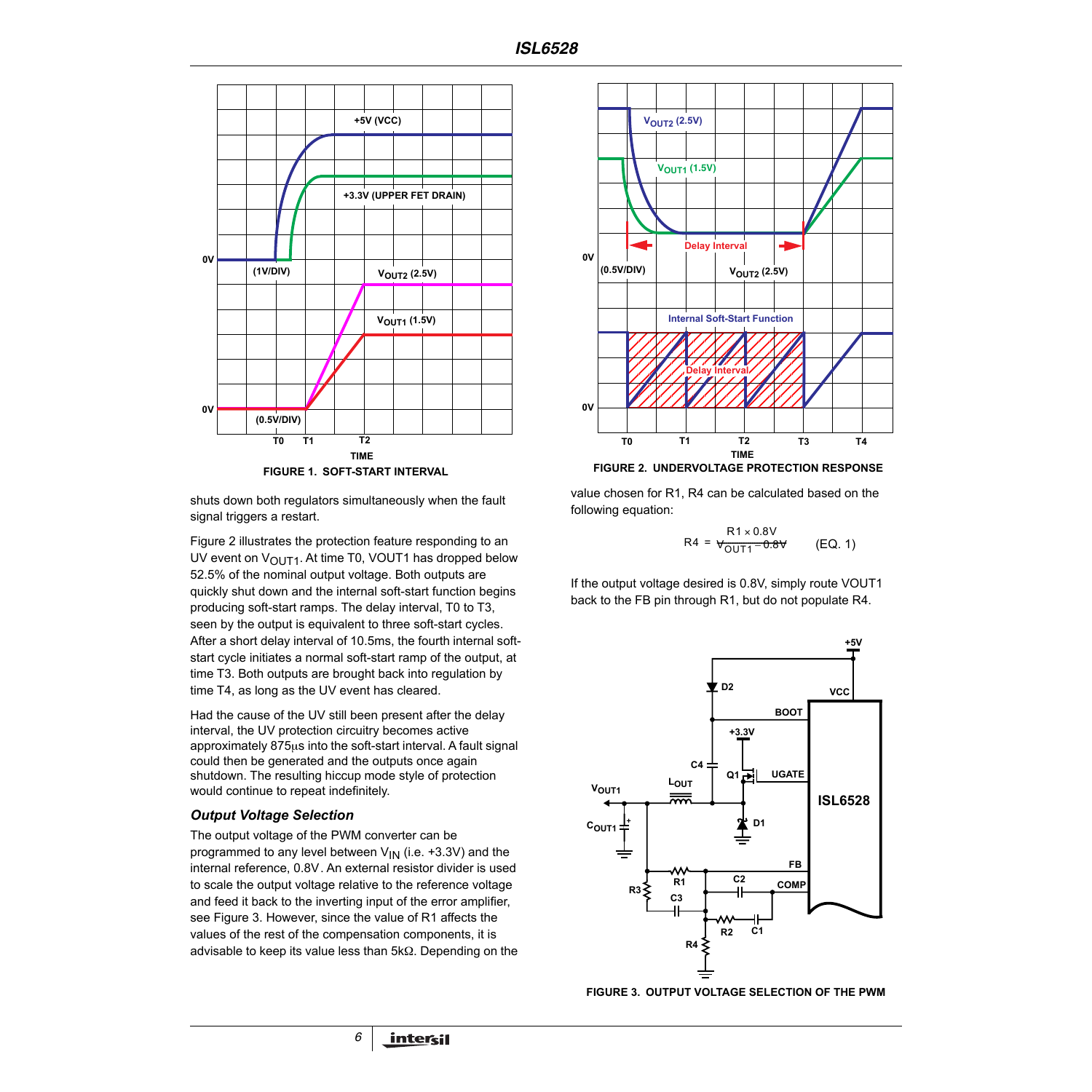

#### <span id="page-6-0"></span>**FIGURE 4. OUTPUT VOLTAGE SELECTION OF THE LINEAR**

The linear regulator output voltage is also set by means of an external resistor divider as shown in Figure [4](#page-6-0). The two resistors used to set the output voltage should not exceed a parallel equivalent value, referred to as R<sub>FB</sub>, of 5kΩ. This restriction is due to the manner of implementation of the softstart function. The following relationship must be met:

$$
R_{FB} = \frac{R5 \times R6}{R5 + R6} < 5k\Omega
$$
 (EQ. 2)

To ensure the parallel combination of the feedback resistors meets this criteria, choose a target value for  $R_{FB}$  of less than 5kΩ and then apply the following equations:

$$
R5 = \frac{V_{\text{OUT2}}}{V_{\text{REF}}} \times R_{\text{FB}}
$$
 (EQ. 3)  

$$
R5 \times V_{\text{REF}}
$$
  

$$
R6 = \frac{R5 \times V_{\text{REF}}}{V_{\text{OUT2}} - V_{\text{REF}}}
$$
 (EQ. 4)

where  $V_{\text{OUT2}}$  is the desired linear regulator output voltage and  $V_{REF}$  is the internal reference voltage, 0.8V. For an output voltage of 0.8V, simply populate R5 with a value less than 5kΩ and do not populate R6.

#### *Converter Shutdown*

Pulling and holding the FB2 pin above a typical threshold of 1.28V will shutdown both regulators. Upon release of the FB2 pin, the regulators enter into a soft-start cycle which brings both outputs back into regulation.

### **PWM Controller Feedback Compensation**

A simplified representation of the voltage-mode control loop used for output regulation by the standard buck converter is shown in Figure [5](#page-6-1). The output voltage,  $V_{\text{OUT}}$ , is fed back to the negative input of the error amplifier which is regulated to the reference voltage level,  $V_{REF}$ . The error amplifier output,  $V_{E/A}$ , is compared with the triangle wave produced by the oscillator,  $V_{\text{OSC}}$ , to provide a pulse-width modulated (PWM) signal from the PWM comparator. This signal is then used to switch the MOSFET and produce a PWM waveform with an amplitude of  $V_{IN}$  at the PHASE node. The square-wave

*7*

PHASE voltage is then smoothed by the output filter,  $L_{\text{OUT}}$ and  $C_{\text{OUT}}$ , to produce a DC voltage level.

The modulator transfer function is defined as  $V_{\text{OUT}}/V_{E/A}$ . The internal PWM comparator and driver circuits equate to a DC gain block dominated by the supply voltage,  $V_{IN}$ , divided by the peak-to-peak magnitude of the triangle wave,  $\Delta V_{\rm OSC}$ . The output filter components,  $L_{\text{OUT}}$  and  $C_{\text{OUT}}$ , shape the overall modulator small-signal transfer function by contributing a double pole break frequency at  $F_{LC}$  and a zero at  $F<sub>FSR</sub>$ .

### *Modulator Break Frequency Equations*

$$
F_{LC} = \frac{1}{2\pi \times \sqrt{L_0 \times C_0}}
$$
 (EQ. 5)  

$$
F_{ESR} = \frac{1}{2\pi \times ESR \times C_0}
$$
 (EQ. 6)

The compensation network consists of the error amplifier and the impedance networks  $Z_{IN}$  and  $Z_{FB}$ . They provide the link between the modulator transfer function and a controllable closed loop transfer function of  $V_{\text{OUT}}/V_{\text{REF}}$ . The goal of component selection for the compensation network is to provide a loop gain with high 0dB crossing frequency  $(f<sub>0</sub><sub>AB</sub>)$  and adequate phase margin. Phase margin is the difference between the closed loop phase at  $f_{0dB}$  and 180 degrees.



<span id="page-6-1"></span>**FIGURE 5. VOLTAGE-MODE BUCK CONVERTER COMPENSATION DESIGN**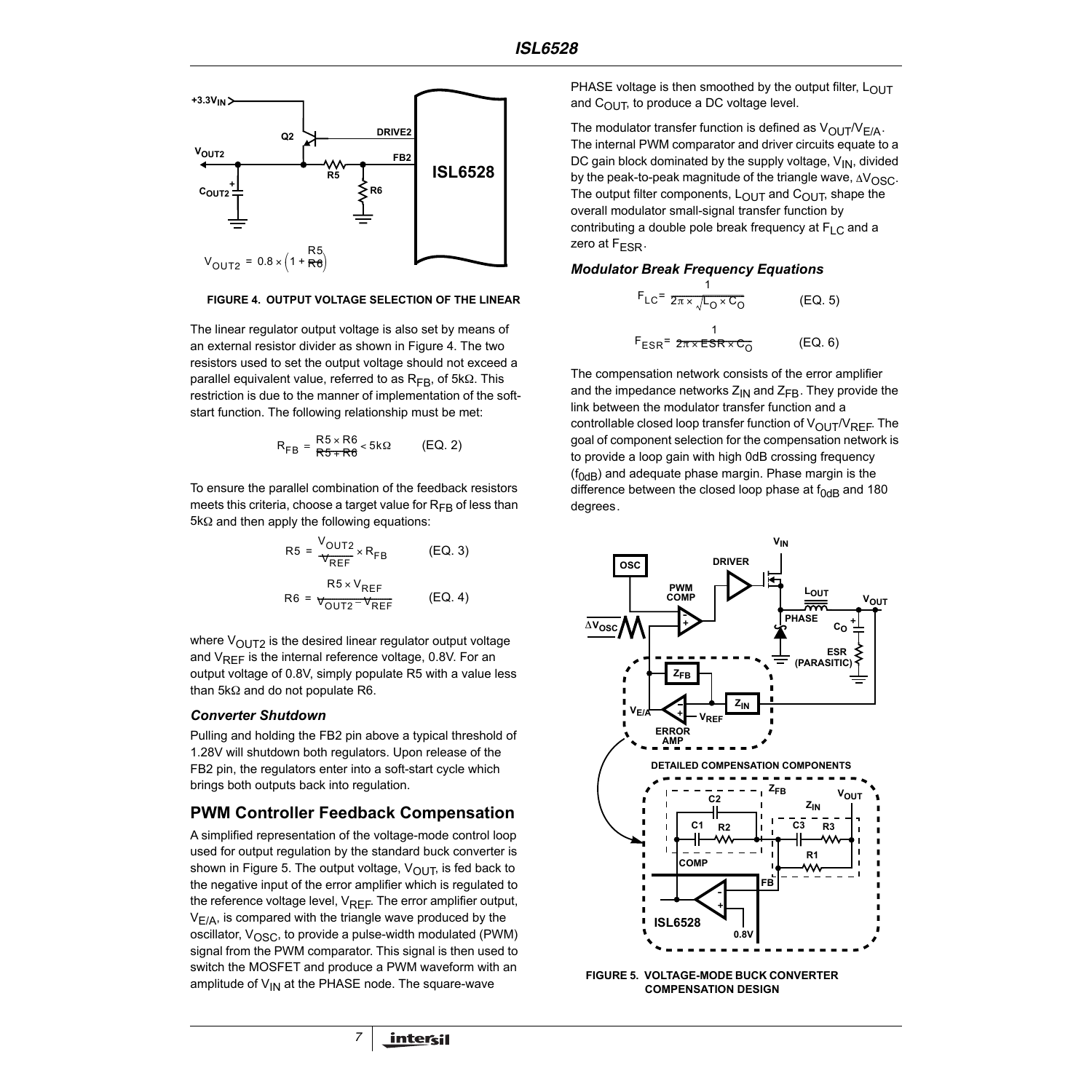### *Compensation Break Frequency Equations*

Poles:

$$
F_{P1} = \frac{1}{2\pi \times R_2 \times \frac{(C1 \times C2)}{(C1 + C2)}}\tag{EQ.8}
$$

$$
F_{P2} = \frac{1}{2\pi \times R3 \times C3}
$$
 (EQ. 9)

Zeros:

$$
F_{Z1} = \frac{1}{2\pi \times R2 \times C1}
$$
 (EQ. 10)

FZ2 <sup>1</sup> <sup>=</sup> 2------------------------------------------------------ <sup>π</sup> <sup>×</sup> ( ) R1 R3 <sup>+</sup> <sup>×</sup> C3- (EQ. 11)

Follow this procedure for selecting compensation components by locating the poles and zeros of the compensation network:

- 1. Set the loop gain (R2/R1) to provide a converter bandwidth of one quarter of the switching frequency.
- 2. Place the first compensation zero,  $F_{Z1}$ , below the output filter double pole ( $\sim$ 75% F<sub>LC</sub>).
- 3. Position the second compensation zero,  $F_{Z2}$ , at the output filter double pole,  $F_{LC}$ .
- 4. Locate the first compensation pole,  $F_{P1}$ , at the output filter ESR zero,  $F_{ESR}$ .
- 5. Position the second compensation pole at half the converter switching frequency,  $F_{SW}$ .
- 6. Check gain against error amplifier's open-loop gain.
- 7. Estimate phase margin; repeat if necessary.



<span id="page-7-0"></span>**FIGURE 6. ASYMPTOTIC BODE PLOT OF CONVERTER GAIN**

Figure [6](#page-7-0) shows an asymptotic plot of the DC-DC converter's gain vs. frequency. The actual modulator gain has a high gain peak dependent on the quality factor (Q) of the output filter, which is not shown in Figure [6](#page-7-0). Using the above procedure should yield a compensation gain similar to the curve plotted. The open loop error amplifier gain bounds the compensation gain. Check the compensation gain at F<sub>P2</sub> with the capabilities of the error amplifier.

*8*

The compensation gain uses external impedance networks  $Z_{FB}$  and  $Z_{IN}$  to provide a stable, high bandwidth (BW) overall loop. A stable control loop has a gain crossing with -20dB/decade slope and a phase margin greater than 45˚. Include worst case component variations when determining phase margin.

# *Application Guidelines*

### *Layout Considerations*

Layout is very important in high frequency switching converter design. With power devices switching efficiently at 600kHz, the resulting current transitions from one device to another cause voltage spikes across the interconnecting impedances and parasitic circuit elements. These voltage spikes can degrade efficiency, radiate noise into the circuit, and lead to device overvoltage stress. Careful component layout and printed circuit board design minimizes the voltage spikes in the converters.

As an example, consider the turn-off transition of the PWM MOSFET. Prior to turn-off, the MOSFET is carrying the full load current. During turn-off, current stops flowing in the MOSFET and is picked up by the lower Schottky diode. Any parasitic inductance in the switched current path generates a large voltage spike during the switching interval. Careful component selection, tight layout of the critical components, and short, wide traces minimizes the magnitude of voltage spikes.

There are two sets of critical components in a DC-DC converter using the ISL6528. The switching components are the most critical because they switch large amounts of energy, and therefore tend to generate large amounts of noise. Next are the small signal components which connect to sensitive nodes or supply critical bypass current and signal coupling.

A multi-layer printed circuit board is recommended. Figure 7 shows the connections of the critical components in the converter. Note that capacitors  $C_{IN}$  and  $C_{OUT}$  could each represent numerous physical capacitors. Dedicate one solid layer, usually a middle layer of the PC board, for a ground plane and make all critical component ground connections through vias to this layer. Dedicate another solid layer as a power plane and break this plane into smaller islands of common voltage levels. Keep the metal runs from the PHASE terminal to the output inductor short. The power plane should support the input and output power nodes. Use copper filled polygons on the top and bottom circuit layers for the phase node. Use the remaining printed circuit layers for small signal wiring. The wiring traces from the UGATE pin to the MOSFET gate should be kept short and wide enough to easily handle the 1A of drive current.

The switching components should be placed close to the ISL6528 first. Minimize the length of the connections between the input capacitors,  $C_{IN}$ , and the power switches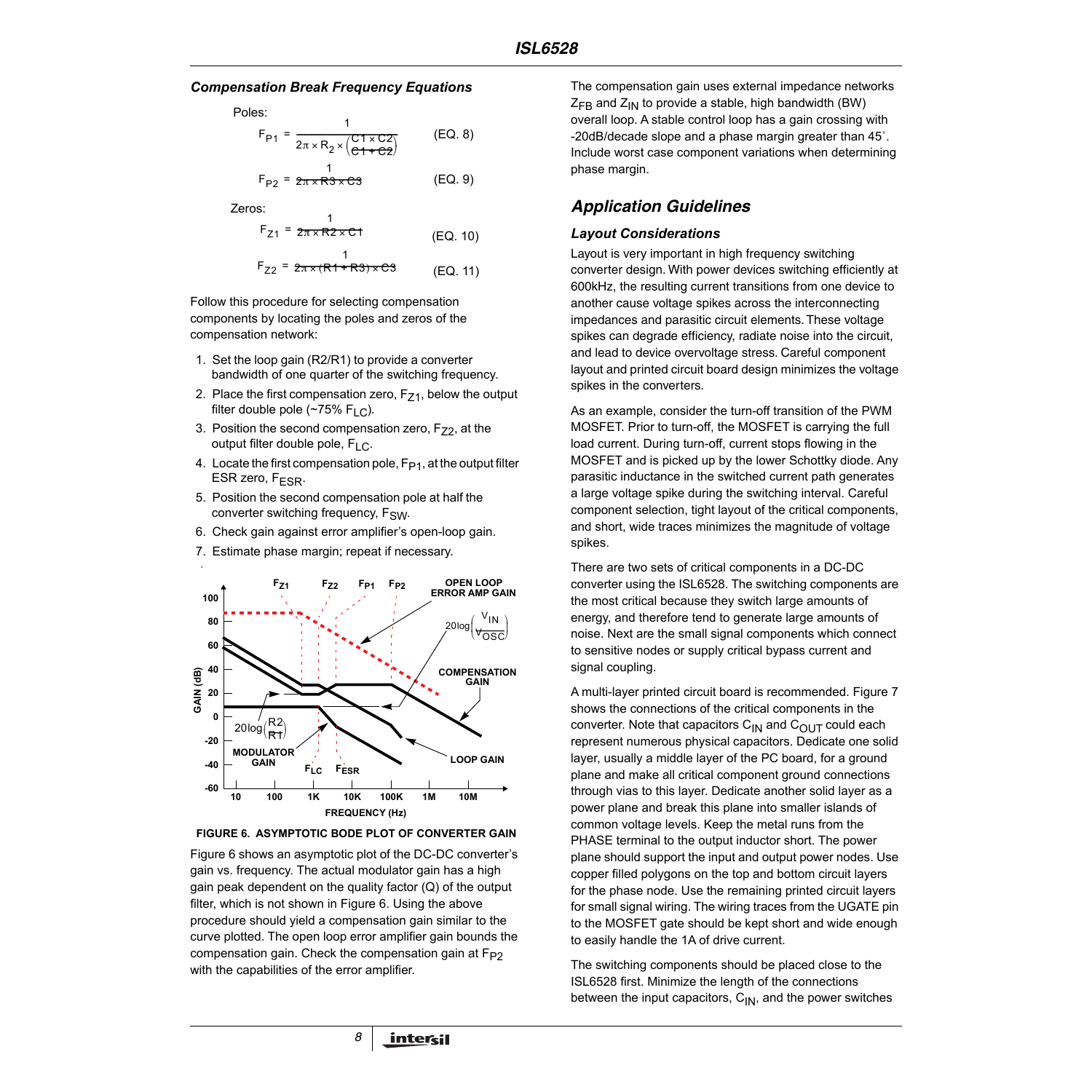

**FIGURE 7. PRINTED CIRCUIT BOARD POWER PLANES AND ISLANDS**

by placing them nearby. Position both the ceramic and bulk input capacitors as close to the upper MOSFET drain as possible. Position the output inductor and output capacitors between the upper MOSFET and lower diode and the load.

The critical small signal components include any bypass capacitors, feedback components, and compensation components. Position the bypass capacitor,  $C_{\text{BP}}$ , close to the VCC pin with a via directly to the ground plane. Place the PWM converter compensation components close to the FB and COMP pins. The feedback resistors for both regulators should also be located as close as possible to the relevant FB pin with vias tied straight to the ground plane as required.

# *Component Selection Guidelines*

# *Output Capacitor Selection*

Output capacitors are required to filter the output and supply the load transient current. The filtering requirements are a function of switching frequency and output current ripple. The load transient requirements are a function of the transient load current slew rate (di/dt) and magnitude. These requirements are generally met with a mix of capacitors and careful layout.

*9*

### **PWM REGULATOR OUTPUT CAPACITORS**

Modern digital ICs can produce high transient load slew rates. High frequency capacitors initially supply the transient current and slow the load rate-of-change seen by the bulk capacitors. The bulk filter capacitor selection is generally determined by the effective series resistance (ESR) and voltage rating requirements rather than actual capacitance requirements.

High frequency decoupling capacitors should be placed as close to the power pins of the load as physically possible. Be careful not to add inductance in the circuit board wiring that could cancel the usefulness of these low inductance components. Consult with the manufacturer of the load on specific decoupling requirements.

Specialized low-ESR capacitors intended for switchingregulator applications are recommended for the bulk capacitors. The bulk capacitor's ESR determines the output ripple voltage and the initial voltage drop following a high slew-rate transient edge. Aluminum electrolytic, tantalum, and special polymer capacitor ESR values are related to the case size with lower ESR available in larger case sizes. However, the equivalent series inductance (ESL) of these capacitors increases with case size and can reduce the usefulness of the capacitor to high slew-rate transient loading. Unfortunately, ESL is not a specified parameter. Work with your capacitor supplier and measure the capacitor's impedance with frequency to select a suitable component. In most cases, multiple electrolytic capacitors of small case size perform better than a single large case capacitor.

### **LINEAR REGULATOR OUTPUT CAPACITORS**

The output capacitors for the linear regulator provide dynamic load current. The linear controller uses dominant pole compensation integrated into the error amplifier and is relatively insensitive to output capacitor selection. Output capacitors should be selected for transient load regulation.

# *PWM Output Inductor Selection*

The PWM converter requires an output inductor. The output inductor is selected to meet the output voltage ripple requirements and sets the converter response time to a load transient. The inductor value determines the converter's ripple current and the ripple voltage is also a function of the ripple current. The ripple voltage and current are approximated by the following equations:

$$
\Delta I = \frac{V_{IN} - V_{OUT}}{F_S \times t} \times \frac{V_{OUT}}{V_{IN}} \qquad (EQ. 11)
$$

$$
\Delta V_{\text{OUT}} = \Delta I \times \text{ESR} \qquad \text{(EQ. 12)}
$$

Increasing the value of inductance reduces the output ripple current and voltage ripple. However, increasing the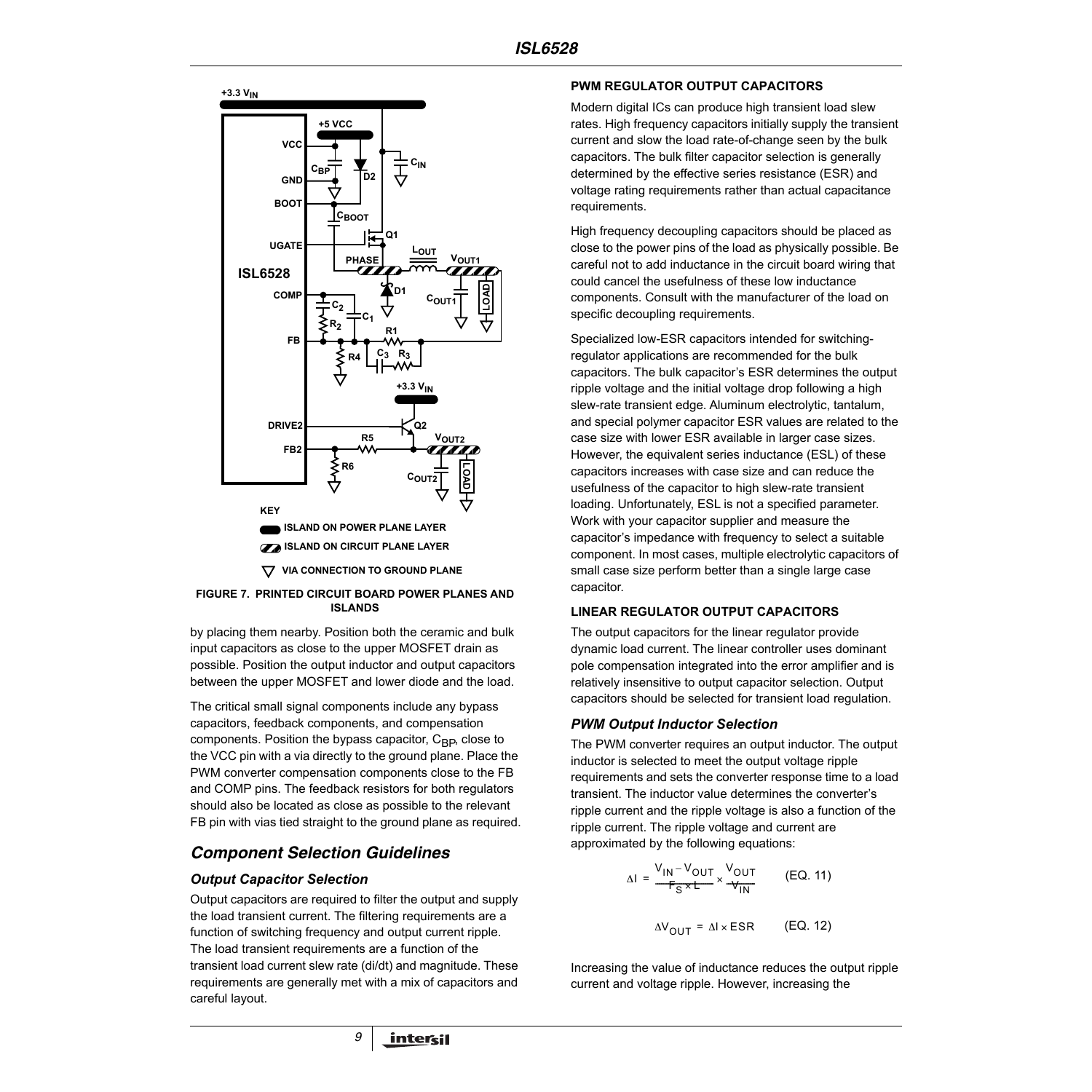inductance value will slow the converter response time to a load transient.

One of the parameters limiting the converter's response to a load transient is the time required to slew the inductor current. Given a sufficiently fast control loop design, the ISL6528 will provide either 0% or 100% duty cycle in response to a load transient. The response time is the time interval required to slew the inductor current from an initial current value to the final current level. During this interval the difference between the inductor current and the load current must be supplied by the output capacitor(s). Minimizing the response time can minimize the output capacitance required.

The response time to a transient is different for the application of load and the removal of load. The following equations give the approximate response time interval for application and removal of a transient load:

$$
t_{\text{RISE}} = \frac{L_0 \times I_{\text{TRAN}}}{V_{\text{IN}} - V_{\text{OUT}}}
$$
 (EQ. 13)  

$$
t_{\text{FALL}} = \frac{L_0 \times I_{\text{TRAN}}}{V_{\text{OUT}}}
$$
 (EQ. 14)

where  $I_{TRAN}$  is the transient load current step,  $t_{RISE}$  is the response time to the application of load, and  $t_{\text{FALL}}$  is the response time to the removal of load.

With a +3.3V input source, the worst case response time can be either at the application or removal of load and dependent upon the output voltage setting. Be sure to check both of these equations at the minimum and maximum output levels for the worst case response time.

### *Input Capacitor Selection*

The important parameters for the bulk input capacitors are the voltage rating and the RMS current rating. For reliable operation, select bulk input capacitors with voltage and current ratings above the maximum input voltage and largest RMS current required by the circuit. The capacitor voltage rating should be at least 1.25 times greater than the maximum input voltage and a voltage rating of 1.5 times is a conservative guideline. The RMS current rating requirement for the input capacitor of a buck regulator is approximately 1/2 of the summation of the DC load current.

Use a mix of input bypass capacitors to control the voltage overshoot across the MOSFETs. Use ceramic capacitance for the high frequency decoupling and bulk capacitors to supply the RMS current. Small ceramic capacitors can be placed very close to the upper MOSFET to suppress the voltage induced in the parasitic circuit impedances. Connect them directly to ground with a via placed very close to the ceramic capacitor footprint.

For a through-hole design, several aluminum electrolytic capacitors may be needed. For surface mount designs, tantalum or special polymer capacitors can be used, but caution must be exercised with regard to the capacitor surge current rating. These capacitors must be capable of handling the surge-current at power-up.

### *Transistor Selection/Considerations*

The ISL6528 requires two external transistors. One Nchannel MOSFET is used as the upper switch in a standard buck topology PWM converter. The linear controller drives an NPN bipolar transistor as a pass element. The transistors should be selected based upon  $r_{DS(ON)}$ , current gain, saturation voltages, gate/base supply requirements, and thermal management considerations.

### **UPPER MOSFET SWITCH SELECTION**

In high-current applications, the MOSFET power dissipation, package selection and heatsink are the dominant design factors. The power dissipation includes two loss components; conduction loss and switching loss. The conduction losses account for a large portion of the power dissipation of the MOSFET. Switching losses also contribute to the overall MOSFET power loss.

$$
P_{\text{Conduction}} \approx I_0^2 \times r_{DS(on)} \times D
$$
 (EQ. 15)  
\n
$$
P_{\text{Switching}} \approx 2I_0 \times V_{\text{IN}} \times t_{\text{SW}} \times F_{\text{SW}}
$$
 (EQ. 16)

where  $I_0$  is the maximum load current, D is the duty cycle of the converter (defined as  $V_O/V_{IN}$ ), tsw is the switching interval, and  $F_{SW}$  is the PWM switching frequency.

These equations assume linear voltage-current transitions and are approximations. The gate-charge losses are dissipated by the ISL6528 and do not heat the MOSFET. However, large gate-charge increases the switching interval,  $t<sub>SW</sub>$ , which increases the upper MOSFET switching losses. Ensure that the MOSFET is within its maximum junction temperature at high ambient temperature by calculating the temperature rise according to package thermal-resistance specifications. A separate heatsink may be necessary depending upon MOSFET power, package type, ambient temperature, air flow, and load current requirements.

Given the reduced available gate bias voltage (5V) a logiclevel transistor is recommended for the upper switch. Close attention to layout guidelines should be exercised with devices exhibiting very low  $V_{GS(0n)}$  characteristics, as the low gate threshold could lead to some shoot-through despite counteracting circuitry present aboard the ISL6528.

### **NPN PASS TRANSISTOR SELECTION**

A bipolar NPN transistor must be used with the linear controller. Insure the current gain at the given operating  $V_{\text{CE}}$ is sufficiently large to provide the desired maximum output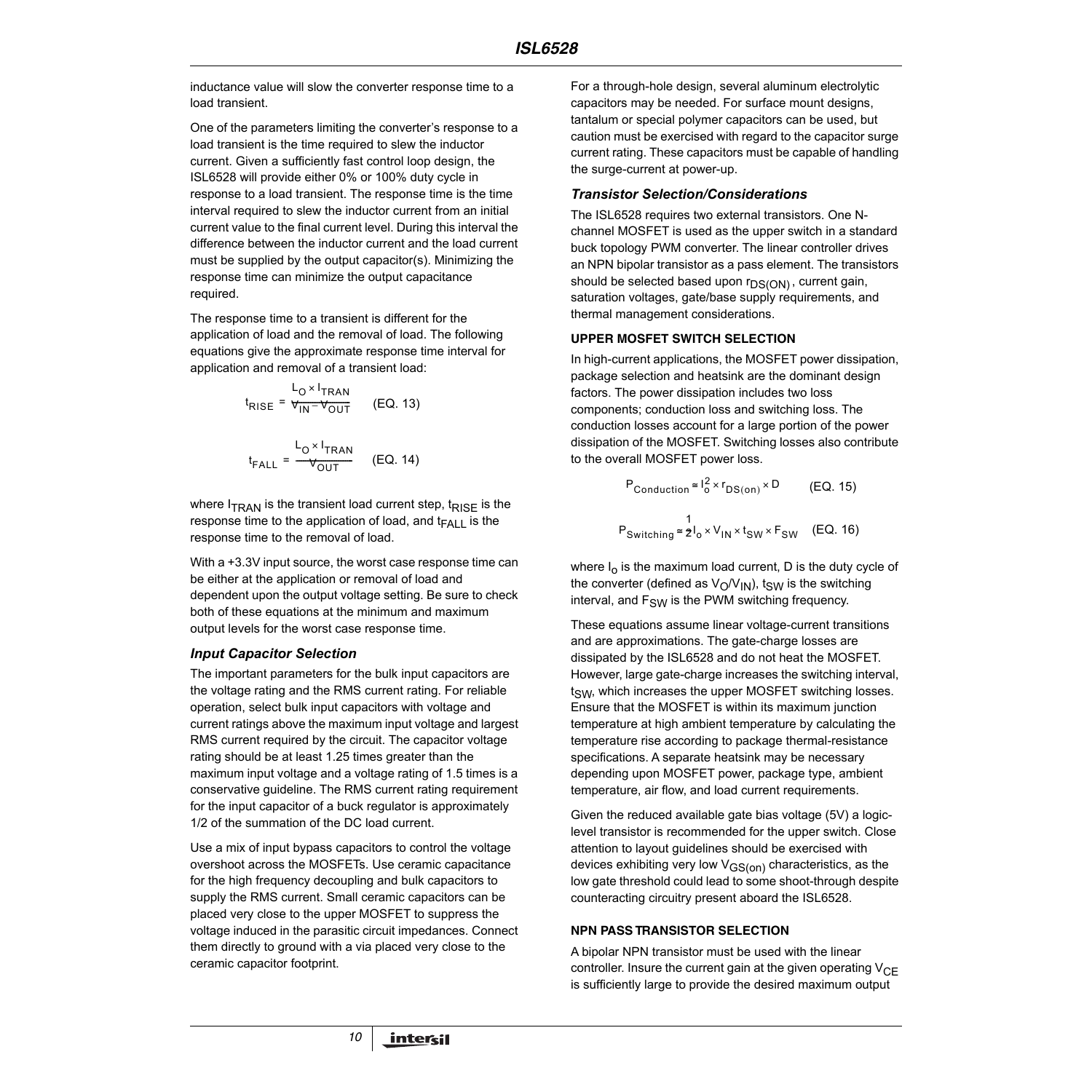load current when the base is fed with the minimum driver output current.

The main criteria for selection of the linear regulator pass transistor is package selection for efficient removal of heat. Select a package and heatsink that maintains the junction temperature below the rating with a maximum expected ambient temperature.

The power dissipated in a linear regulator is:

$$
P_{LINEAR} \approx I_0 \times (V_{IN} - V_{OUT})
$$
 (EQ. 17)

where  $I<sub>O</sub>$  is the maximum output current and  $V<sub>OUT</sub>$  is the nominal output voltage of the linear regulator.

### *Diode Selection (D1)*

Rectifier D1 conducts when MOSFET Q1 is off. The diode should be a Schottky type for low power losses. The power dissipation in the Schottky rectifier is approximated by:

$$
P_{\text{CONDUCTION}} \approx I_0 \times V_f \times (1 - D) \qquad (EQ. 18)
$$

where  $I_{\Omega}$  is the maximum output current of the PWM converter, V<sub>f</sub> is the Schottky forward voltage drop, and D is the duty cycle of the converter (defined as  $V_O/V_{IN}$ ).

In addition to power dissipation, package selection and heatsink requirements are the main design trade-offs in choosing a Schottky rectifier. Since the three factors are interrelated, the selection process is an iterative procedure. The maximum junction temperature of the rectifier must remain below the manufacturer's specified value, typically 125˚C. By using the package thermal resistance specification and the Schottky power dissipation equation, the junction temperature of the rectifier can be estimated. Be sure to use the available airflow and ambient temperature to determine the junction temperature rise.

### *Bootstrap Component Selection*

External bootstrap components, a diode and capacitor, are required to provide sufficient gate enhancement to the MOSFET. The internal MOSFET gate driver is supplied by the external bootstrap circuitry as shown in Figure [8](#page-10-0). The boot capacitor,  $C_{\text{BODT}}$ , develops a floating supply voltage referenced to the PHASE pin. This supply is refreshed each cycle, when D1 conducts, to a voltage of VCC less the boot diode drop,  $V_{D2}$ , plus the voltage rise across D1.

Just after the PWM switching cycle begins and the charge transfer from the bootstrap capacitor to the gate capacitance is complete, the voltage on the bootstrap capacitor is at its lowest point during the switching cycle. The charge lost on the bootstrap capacitor will be equal to the charge transferred to the equivalent gate-source capacitance of the MOSFET as shown in Equation 19.

 $Q_{GATE} = C_{BOOT} \times (V_{BOOT1} - V_{BOOT2})$  (EQ. 19)



**FIGURE 8. UPPER GATE DRIVE**

<span id="page-10-0"></span>where Q<sub>GATE</sub> is the maximum total gate charge of the MOSFET,  $C_{\text{BOOT}}$  is the bootstrap capacitance,  $V_{\text{BOOT1}}$  is the bootstrap voltage immediately before turn-on, and V<sub>BOOT2</sub> is the bootstrap voltage immediately after turn-on.

The bootstrap capacitor begins its refresh cycle when the gate drive begins to turn off the MOSFET. A refresh cycle ends when the MOSFET is turned on again, which varies depending on the switching frequency and duty cycle.

The minimum bootstrap capacitance can be calculated by rearranging Equation 19 and solving for C<sub>BOOT</sub>.

$$
C_{\text{BOOT}} \ge \frac{Q_{\text{GATE}}}{\Psi_{\text{BOOT1}} - \Psi_{\text{BOOT2}}} \tag{EQ. 20}
$$

Typical gate charge values for MOSFETs considered in these types of applications range from 20–100nC. Since the voltage drop across D2 is offset by the voltage drop across D1,  $V_{\text{BOD}T1}$  is simply VCC (+5V). A good rule is to keep the voltage drop across the bootstrap capacitor no greater than 1V during the on-time of the MOSFET. Initial calculations with  $V_{\text{BOOT2}}$  no less than 4V will quickly help narrow the bootstrap capacitor range.

For example, consider a MOSFET is chosen with a maximum gate charge,  $Q_{q}$ , of 100nC. Limiting the voltage drop across the bootstrap capacitor to 1V results in a value of no less than  $0.1\mu$ F. The tolerance of the ceramic capacitor should also be considered when selecting the final bootstrap capacitance value.

A fast recovery diode is recommended when selecting a bootstrap diode to reduce the impact of reverse recovery charge loss. Otherwise, the recovery charge,  $Q_{RR}$ , would have to be added to the gate charge of the MOSFET and taken into consideration when calculating the minimum bootstrap capacitance. Employing a Schottky diode over a standard diode will also increase the gate drive voltage available to enhance the MOSFET.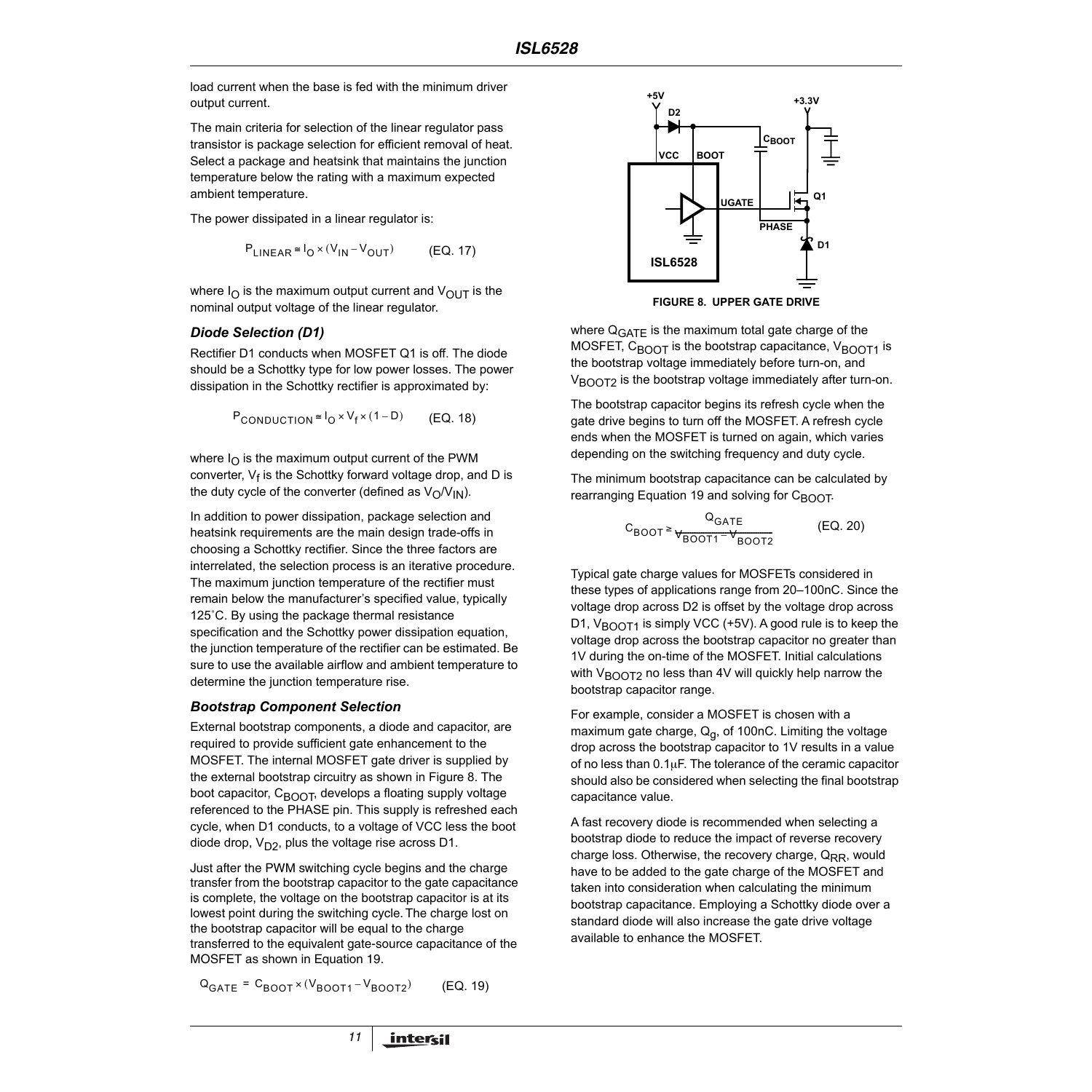# **ISL6528 Converter Application Circuit**

Figure 9 shows a typical DC-DC converter circuit for a graphics card application. Additional information on this circuit can be obtained by referencing application note AN9982.



**FIGURE 9. POWER SUPPLY APPLICATION CIRCUIT FOR A GRAPHICS CONTROLLER**